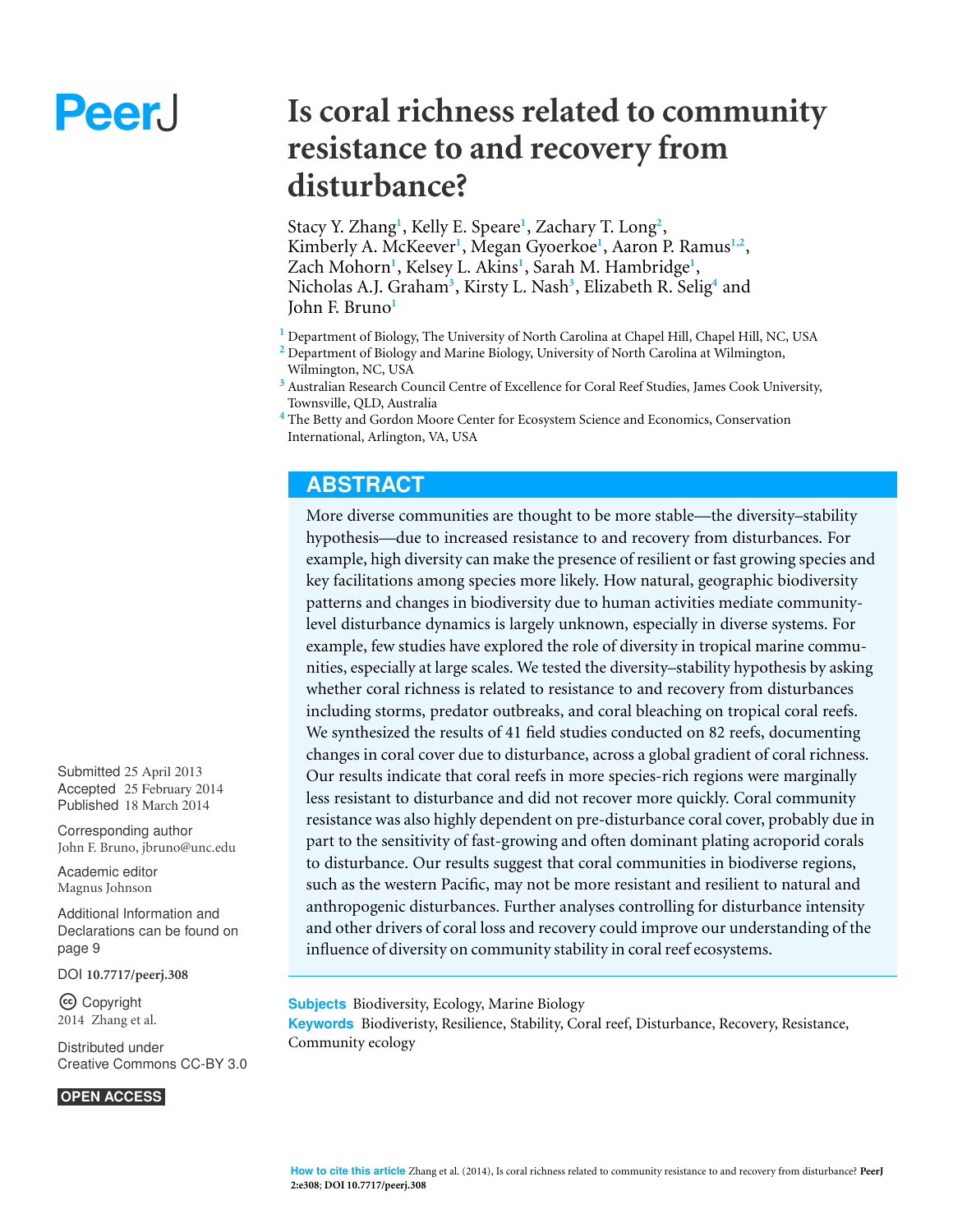# **INTRODUCTION**

A large body of recent and classical ecological research has focused on how biodiversity influences the stability of communities (*[May,](#page-10-0) [1973](#page-10-0)*; *[McCann,](#page-10-1) [2000](#page-10-1)*; *[Pimm,](#page-11-0) [1984](#page-11-0)*; *[Hughes](#page-10-2) [&](#page-10-2) [Stachowicz,](#page-10-2) [2004](#page-10-2)*; *[Steiner](#page-11-1) [et](#page-11-1) [al.,](#page-11-1) [2006](#page-11-1)*; *[Cardinale](#page-9-0) [et](#page-9-0) [al.,](#page-9-0) [2012](#page-9-0)*). Despite this interest, there is still no consensus on whether or why diversity influences stability. This may be due in part to the multitude of ways stability has been defined (*[Grimm](#page-10-3) [&](#page-10-3) [Wissel,](#page-10-3) [1997](#page-10-3)*; *[McCann,](#page-10-1) [2000](#page-10-1)*; *[Pimm,](#page-11-0) [1984](#page-11-0)*). Here, we define community stability as the ability to maintain a given state regardless of perturbation, invasion, or extinction (*[McCann,](#page-10-1) [2000](#page-10-1)*). Mechanistically, stability is made up of two components: resistance—the degree to which a community changes in response to a disturbance, and recovery or "resilience"—the rate of return to pre-disturbance conditions (*[Grimm](#page-10-3) [&](#page-10-3) [Wissel,](#page-10-3) [1997](#page-10-3)*; *[Ives](#page-10-4) [&](#page-10-4) [Carpenter,](#page-10-4) [2007](#page-10-4)*; *[May,](#page-10-0) [1973](#page-10-0)*; *[McCann,](#page-10-1) [2000](#page-10-1)*).

Species richness (the number of species within an area) is thought to influence community stability via several mechanisms (*[Ives,](#page-10-5) [Cardinale](#page-10-5) [&](#page-10-5) [Snyder,](#page-10-5) [2005](#page-10-5)*). For example, species rich communities are more likely, due to chance alone, to include greater functional diversity, and redundancy of function within functional groups—the insurance hypothesis (*[McNaughton,](#page-10-6) [1977](#page-10-6)*; *[Tilman](#page-11-2) [&](#page-11-2) [Downing,](#page-11-2) [1994](#page-11-2)*). The inclusion of species that can tolerate or benefit from disturbance could increase community resistance (*[McCann,](#page-10-1) [2000](#page-10-1)*; *[Tilman](#page-11-2) [&](#page-11-2) [Downing,](#page-11-2) [1994](#page-11-2)*; *[Yachi](#page-11-3) [&](#page-11-3) [Loreau,](#page-11-3) [1999](#page-11-3)*). Additionally, positive feedbacks among species via facilitation may be more common in diverse communities, which may enhance post-disturbance recovery (*[Naeem,](#page-10-7) [1998](#page-10-7)*; *[Naeem](#page-11-4) [&](#page-11-4) [Li,](#page-11-4) [1997](#page-11-4)*; *[Yachi](#page-11-3) [&](#page-11-3) [Loreau,](#page-11-3) [1999](#page-11-3)*).

Understanding the role of species richness in community stability has been a focus of a number of field studies and meta-analyses (*[Du](#page-10-8)ffy [et](#page-10-8) [al.,](#page-10-8) [2001](#page-10-8)*; *[Ives](#page-10-4) [&](#page-10-4) [Carpenter,](#page-10-4) [2007](#page-10-4)*; *[Stachowicz,](#page-11-5) [Bruno](#page-11-5) [&](#page-11-5) [Du](#page-11-5)ffy, [2007](#page-11-5)*; *[Stachowicz](#page-11-6) [et](#page-11-6) [al.,](#page-11-6) [2008](#page-11-6)*; *[Cardinale](#page-9-0) [et](#page-9-0) [al.,](#page-9-0) [2012](#page-9-0)*). Some experimental studies in terrestrial plant communities have found a positive relationship between species richness and stability (*[Ives](#page-10-4) [&](#page-10-4) [Carpenter,](#page-10-4) [2007](#page-10-4)*; *[Tilman](#page-11-2) [&](#page-11-2) [Downing,](#page-11-2) [1994](#page-11-2)*). For example, more diverse plant communities appear to be more resistant to disturbances including drought (*[Tilman](#page-11-2) [&](#page-11-2) [Downing,](#page-11-2) [1994](#page-11-2)*). Manipulations of marine plant and invertebrate community richness have found that diversity is positively related to resistance and recovery (*[Stachowicz,](#page-11-5) [Bruno](#page-11-5) [&](#page-11-5) [Du](#page-11-5)ffy, [2007](#page-11-5)*). Likewise, *[Boyer,](#page-9-1) [Kertesz](#page-9-1) [&](#page-9-1) [Bruno](#page-9-1) [\(2009\)](#page-9-1)* experimentally demonstrated that species-rich algal communities were more resistant to disturbances than species-poor communities in estuarine ecosystems of eastern North Carolina. One of the few large scale tests of the diversity–stability concept was a study of boreal forest communities in north-western Quebec (*[Grandpre](#page-10-9) [&](#page-10-9) [Bergeron,](#page-10-9) [1997](#page-10-9)*), which similarly found that greater species-richness conferred more resistance to changes in community composition and abundance following a disturbance.

We tested the hypothesis that species richness is related to community stability (resistance and recovery) in coral reef ecosystems. Coral communities are affected by a large range of natural and anthropogenic disturbances including storms, disease outbreaks, coral bleaching due to ocean warming, dynamite fishing, and predator outbreaks (e.g., *Acanthaster planci* or Crown-of-Thorns Starfish (COTS)). A recent study of coral-community recovery found that disturbance type, e.g., "physical" vs. "biological"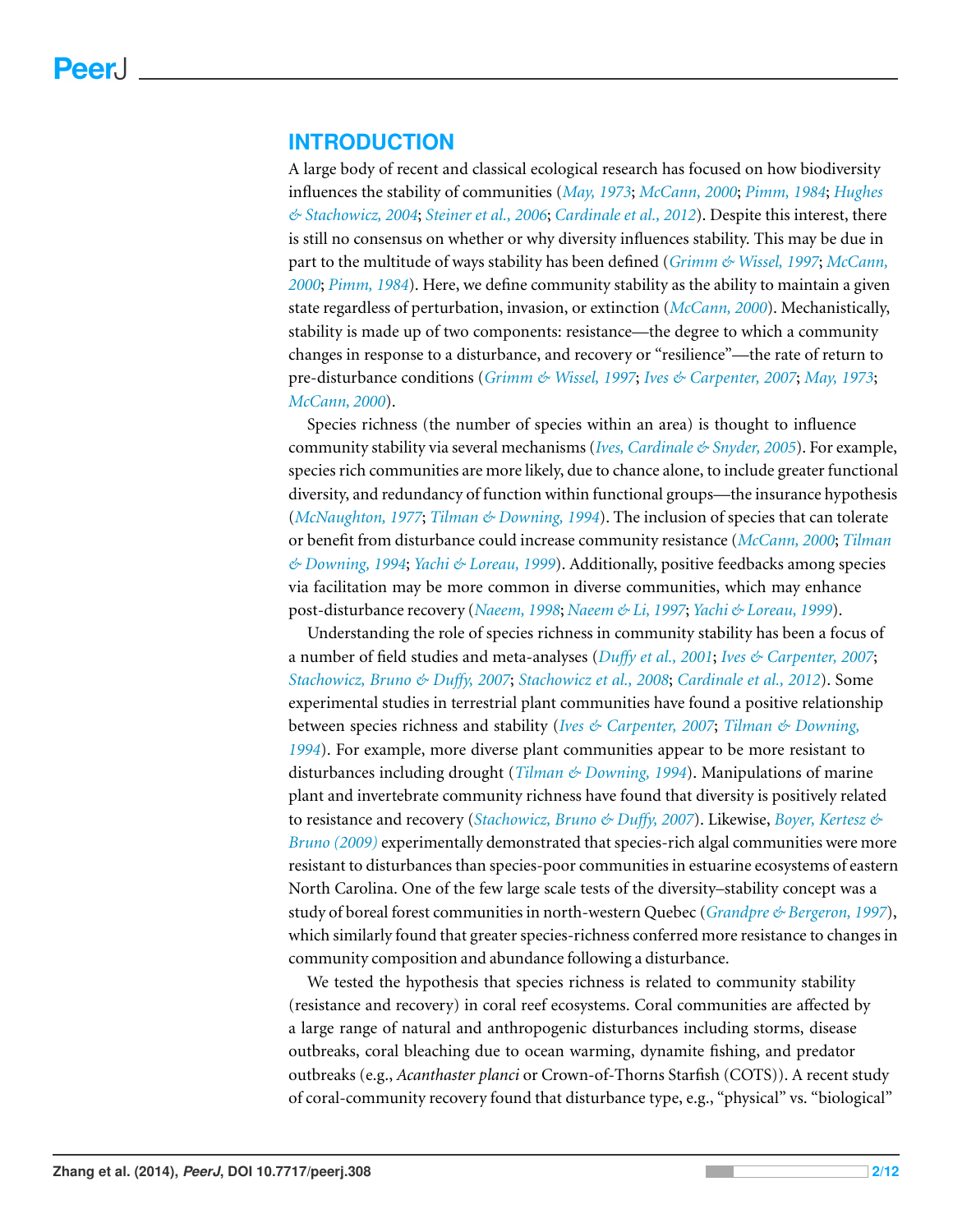disturbances, and other reef characteristics had little effect on recovery rate; although, recovery was influenced by post-disturbance coral cover, geographic region, and reef management (*[Graham,](#page-10-10) [Nash](#page-10-10) [&](#page-10-10) [Kool,](#page-10-10) [2011](#page-10-10)*). We expanded on this work by asking whether coral richness is related to resistance to and or recovery from disturbances at a large spatio-temporal scale using coral cover as a metric of reef state. We hypothesized that coral communities in species rich regions would exhibit greater resistance and recovery in response to disturbances. We synthesized the results of 41 field studies documenting post-disturbance changes in coral cover across a natural gradient of coral richness.

# **METHODS**

#### **Data sources and study selection**

Our analyses were based on an expanded version of the coral cover change database compiled by *[Graham,](#page-10-10) [Nash](#page-10-10) [&](#page-10-10) [Kool](#page-10-10) [\(2011\)](#page-10-10)*. We added 18 new studies (35 additional reefs), resulting in a total of 82 reefs [\(Fig.](http://dx.doi.org/10.7717/peerj.308/supp-1) [S1\)](http://dx.doi.org/10.7717/peerj.308/supp-1). Twenty-eight studies were used in the decline analyses, and 30 were included in the recovery analyses, with many studies providing both resistance and recovery data. We identified and added studies that quantitatively documented community responses following disturbances, both losses and recoveries, in percentage of benthos covered by living coral species on subtidal reefs (0.5–40 m depth, median survey depth  $= 10$  m). If component values were in a graphical format, ImageJ software was used to extract values for analysis. Survey locations were categorized into four regions: eastern Pacific, western Pacific, Indian Ocean, and Caribbean [\(Fig.](http://dx.doi.org/10.7717/peerj.308/supp-1) [S1\)](http://dx.doi.org/10.7717/peerj.308/supp-1). In addition to browsing relevant coral reef and ecology journals, we also used online academic search tools (e.g., Google Scholar, ISI Web of Science) to search for published peer-reviewed sources of coral-cover change data using the search terms: "disturbance", "coral cover", "*Acanthaster planci,*" "bleaching", "storm", "cyclone", "hurricane", "resistance", "resilience", "recovery", and "richness".

Studies had to meet four criteria to be included in the present analysis (*[Graham,](#page-10-10) [Nash](#page-10-10) [&](#page-10-10) [Kool,](#page-10-10) [2011](#page-10-10)*). (1) A clear description of sampling methods. Most surveys were performed using a variation of the line transect method where a 10–30 m transect is placed on the reef and coral cover is estimated either *in situ* or from digital images or videos. Although manta tow data can be unbiased if extensive training is involved (*[Miller](#page-10-11) [&](#page-10-11) [Muller,](#page-10-11) ¨ [1999](#page-10-11)*), all manta tow data was excluded because we were unable to verify the accuracy of the majority of manta tow surveys performed. (2) Documented changes in coral cover due to one of three types of disturbance: *Acanthaster planci* outbreaks, coral bleaching, and storm (hurricanes and cyclones) impacts. Other disturbances such as dynamite fishing and ship groundings were not included due to a lack of studies and the small scale of disturbance. (3) Changes in hard coral cover were documented for resistance: pre-disturbance (initial cover) and immediately after disturbance (remnant cover); or recovery: remnant cover and peak recorded cover post-disturbance (peak recovery). Where peak recovery was assessed, post-disturbance cover was monitored for at least 3 years following disturbance. (4) Coral cover decreased at least 10% relative to pre-disturbance cover due to disturbance (Eq.  $(1)$ ).

<span id="page-2-0"></span>Initial cover – Post disturbance cover  $\geq 0.1$ (Initial cover). (1)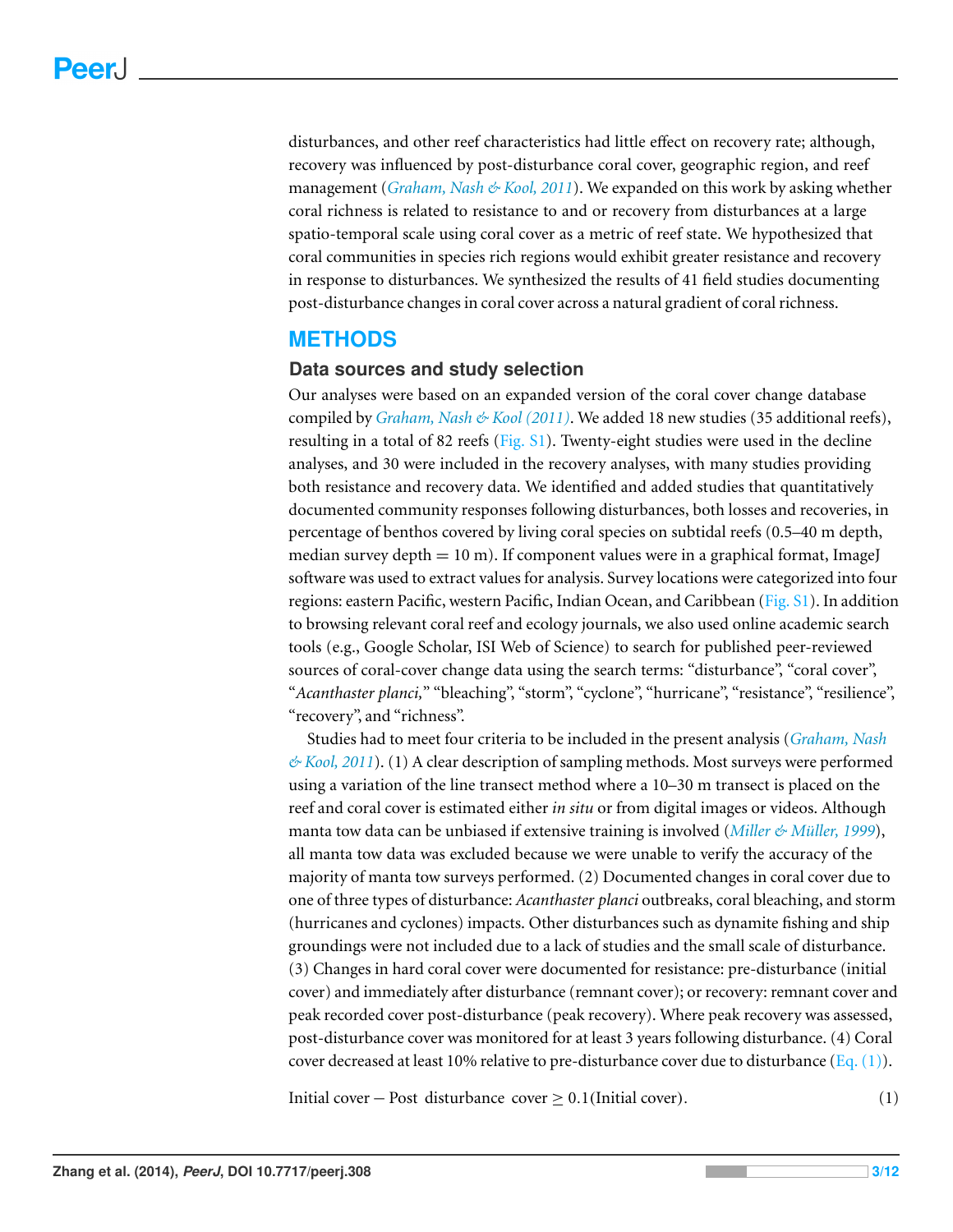We excluded studies in which the change in coral cover was <10% relative to initial coral cover because such relatively small year to year changes cannot be reliably distinguished from random noise, e.g., stochastic variation and sampling error. Benthic survey methodologies rarely are able to detect changes in cover <5–10%. *[Graham,](#page-10-10) [Nash](#page-10-10) [&](#page-10-10) [Kool](#page-10-10) [\(2011\)](#page-10-10)* used a similar justification for excluding such studies: "the initial drop in coral cover as a result of the disturbance exceeded 10%. Studies recording lower initial mortality were excluded as small disturbances may have negligible impact on hard coral cover (e.g., *[Edmunds,](#page-10-12) [2002](#page-10-12)*). Furthermore, inter-annual variation in coral cover can be ∼5% prior to a disturbance (e.g., *[Halford](#page-10-13) [et](#page-10-13) [al.,](#page-10-13) [2004](#page-10-13)*). A 10% relative decline reflects a sudden change in benthic cover in response to a pulse disturbance". However, in contrast to *[Graham,](#page-10-10) [Nash](#page-10-10) [&](#page-10-10) [Kool](#page-10-10) [\(2011\)](#page-10-10)*, we chose a 10% relative decline as a cutoff to account for disturbances that cause little absolute change but may in fact have a proportionally significant impact to reefs, particularly those with low levels of initial coral cover.

Predicted coral richness values in our analyses are geographic estimates based on coral species range distributions (*[Veron,](#page-11-7) [2000](#page-11-7)*; *[Veron](#page-11-8) [et](#page-11-8) [al.,](#page-11-8) [2011](#page-11-8)*) and have been used by previous studies (e.g., *[Roberts](#page-11-9) [et](#page-11-9) [al.,](#page-11-9) [2002](#page-11-9)*; *[Veron](#page-11-10) [et](#page-11-10) [al.,](#page-11-10) [2009](#page-11-10)*). Maps were originally vector data, but we gridded them to a resolution of 50 km. The coral richness predictions that result from this database are relatively coarse-grained, however, given the strong association between local and regional coral richness (*[Karlson,](#page-10-14) [Cornell](#page-10-14) [&](#page-10-14) [Hughes,](#page-10-14) [2004](#page-10-14)*), our richness values likely correspond in a relative sense to local richness at a site.

#### **Statistical analysis**

We used the R programming environment (*[R](#page-11-11) [Core](#page-11-11) [Team,](#page-11-11) [2012](#page-11-11)*) to perform two separate sets of regression analyses to test whether predicted coral richness was related to coral community resistance to and recovery from disturbance. Variance inflation factors (VIFs) were calculated for each pair of predictors to test for collinearity in both sets of analyses. The initial model for decline included predicted coral richness, initial (pre-disturbance) coral cover, maximum survey depth, region, and disturbance type as predictors. Initial predictors for recovery rate included predicted coral richness, post-disturbance coral cover, maximum survey depth, region, and disturbance type. We incrementally and individually removed non-significant predictors from the models using backwards stepwise elimination. Akaike Information Criterion (AIC) was used in model selection to assess which model provided the best fit. Decline (resistance) analyses were performed using square root transformed net absolute coral loss, and in the recovery analysis, we used log-transformed recovery rate, calculated as the change in coral cover, generally an increase, divided by the number of years until peak coral cover was observed  $(Eq. (2))$ .

<span id="page-3-0"></span>
$$
\log\left(\frac{\text{peak recorded recovery} - \text{post-disturbance cover}}{\text{peak recovery year} - \text{post-disturbance year}}\right). \tag{2}
$$

In cases where recovery was not observed and reefs continued to decline i.e., negative recovery, recovery rate was equated to zero. Transformations were based on the distribution of the raw data. All models were also performed on raw data, the results of which did not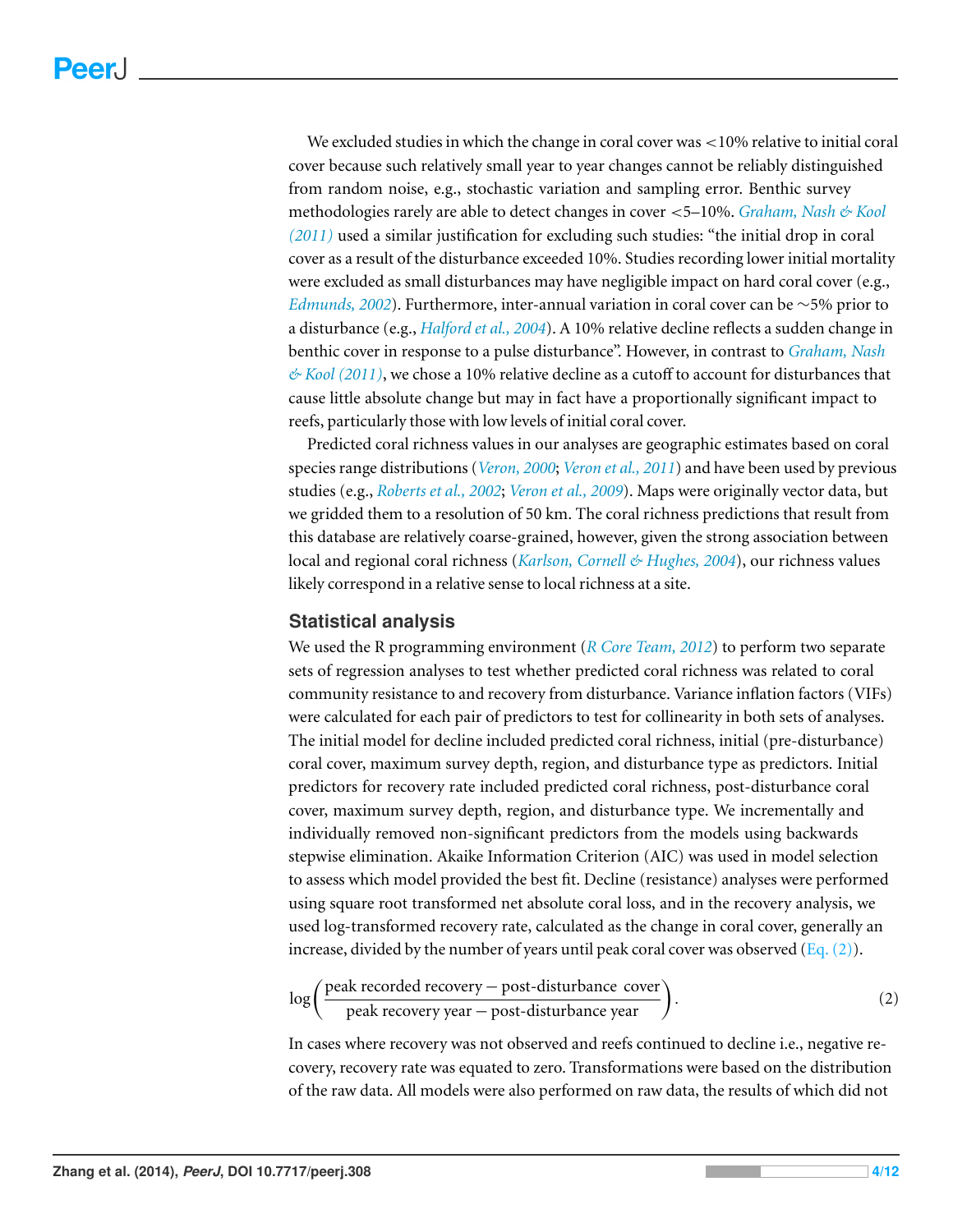<span id="page-4-0"></span>



different qualitatively from those based on transformed data. The core database (including all response and predictor variables), the R code, and model outputs were made available for editors and reviewers upon manuscript resubmission and will remain available for future readers. We did this to enable our analysis to be reproduced, to be as open as possible about our procedures, and to facilitate future analysis based on our database.

# **RESULTS**

There was substantial variation among sites in predicted coral richness (24–552 species, [Fig. 1\)](#page-4-0), coral cover loss [\(Fig. 1\)](#page-4-0), and recovery rate [\(Fig. 2\)](#page-5-0). The full linear regression model testing the null hypothesis that coral species richness was not related to (sqrt transformed) post-disturbance coral cover loss (decline) found that all covariates (including richness;  $p = 0.79$ ) except pre-disturbance coral cover (BLCC,  $p < 0.0001$ ) were unrelated to decline [\(Fig.](http://dx.doi.org/10.7717/peerj.308/supp-2) [S2,](http://dx.doi.org/10.7717/peerj.308/supp-2) [Table 1,](#page-6-0) Model 1, Adj.  $R^2 = 0.63$ , see all model results and *R* code in the [Statistical](http://dx.doi.org/10.7717/peerj.308/supp-6) [Supplement\)](http://dx.doi.org/10.7717/peerj.308/supp-6). A simpler model (Model 2, Adj.  $R^2 = 0.60$ ) that included three covariates (depth, richness, and BLCC) with a similar fit indicated that the richness effect was marginally significant ( $p = 0.03$ ). There was no relationship (Adj.  $R^2 = 0.01$ ,  $p = 0.50$ ) between predicted coral richness and initial cover, thus it is unlikely that collinearity between these two covariates led to the putative effects of richness on resistance. When we removed sites (two potential outliers) with extreme decline and high diversity, the relationship between relative decline and predicted species richness was still significant (in the reduced model with three covariates).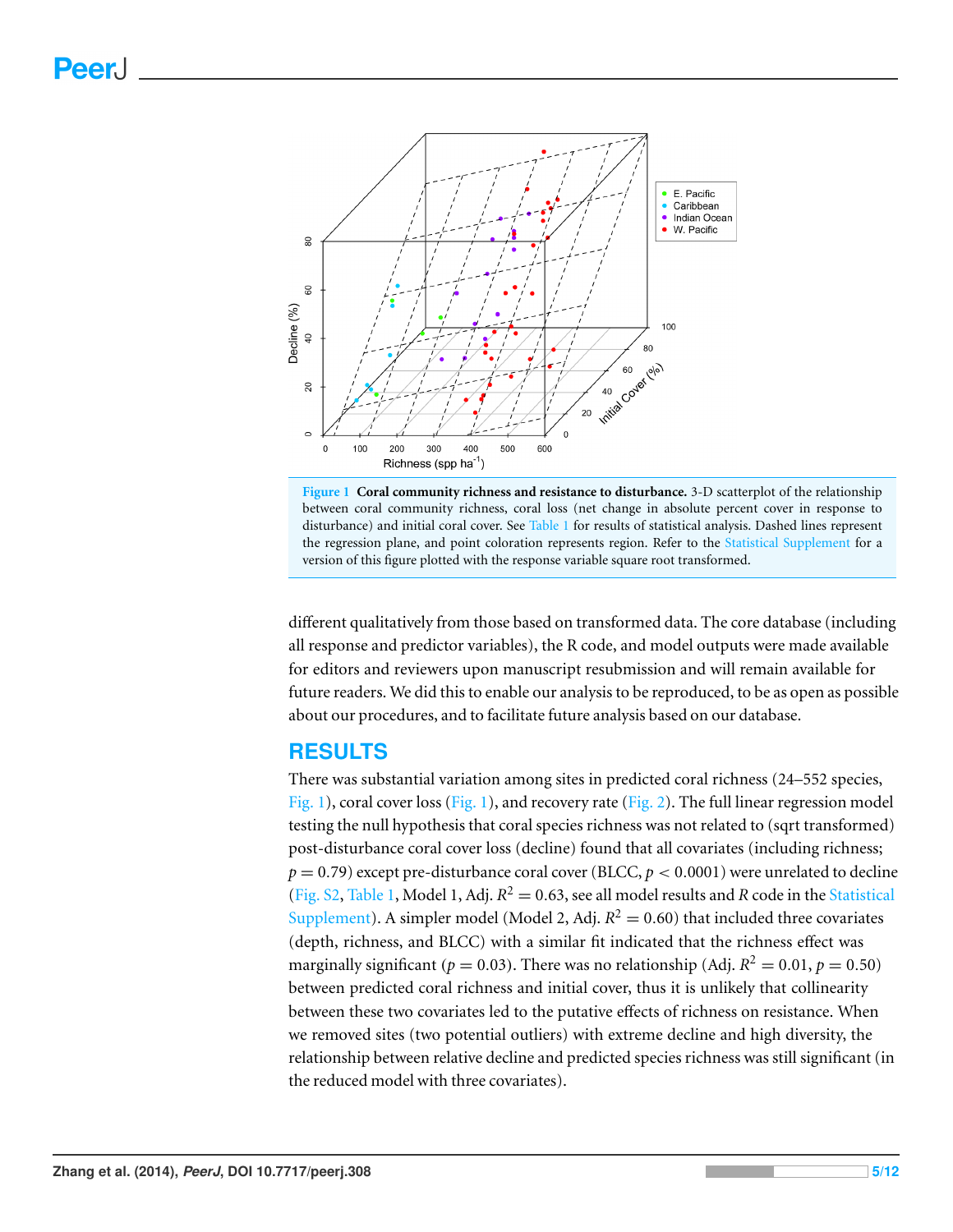<span id="page-5-0"></span>



The full recovery model [\(Table 1,](#page-6-0) Model 4 in the [Statistical](http://dx.doi.org/10.7717/peerj.308/supp-6) [Supplement,](http://dx.doi.org/10.7717/peerj.308/supp-6) Adj.  $R^2 = 0.27$ ) was the best fit and indicated that none of the covariates were related to recovery rate. Predicted coral richness in particular appeared a very poor predictor of coral recovery rate  $(p = 0.56)$ .

# **DISCUSSION**

We did not detect an effect of region, disturbance type, or depth on absolute loss in coral cover due to disturbance [\(Table 1,](#page-6-0) [Statistical](http://dx.doi.org/10.7717/peerj.308/supp-6) [Supplement\)](http://dx.doi.org/10.7717/peerj.308/supp-6). There was a weak positive relationship between predicted species richness and coral loss ( $Fig. 1$ ). However, a richness effect ( $p = 0.03$ ) was only detected in the reduced model (Model 2), from which maximum depth, region, and disturbance type were removed [\(Statistical](http://dx.doi.org/10.7717/peerj.308/supp-6) [Supplement\)](http://dx.doi.org/10.7717/peerj.308/supp-6). In the full model with all five covariates (Model 1), the richness effect was not significant ( $p = 0.79$ ).

Concordant with several previous studies (*[Graham](#page-10-15) [et](#page-10-15) [al.,](#page-10-15) [2008](#page-10-15)*; *[Selig](#page-11-12) [&](#page-11-12) [Bruno,](#page-11-12) [2010](#page-11-12)*; *[Selig,](#page-11-13) [Casey](#page-11-13) [&](#page-11-13) [Bruno,](#page-11-13) [2012](#page-11-13)*), reefs with greater initial cover lost the most coral following disturbance [\(Fig. 1,](#page-4-0) [Statistical](http://dx.doi.org/10.7717/peerj.308/supp-6) [Supplement\)](http://dx.doi.org/10.7717/peerj.308/supp-6). This could be due in part to the dominance of high cover reefs in the western Pacific and Indian Ocean by plating acroporid corals, that are especially sensitive to both physical and biological disturbances (*[Darling](#page-10-16) [et](#page-10-16) [al.,](#page-10-16) [2012](#page-10-16)*), i.e., not due to a cover effect *per se*, but instead to the relationship, both among reefs and regions, between coral cover and species composition. Acroporids are among the most sensitive coral species to most of the disturbances known to cause declines in coral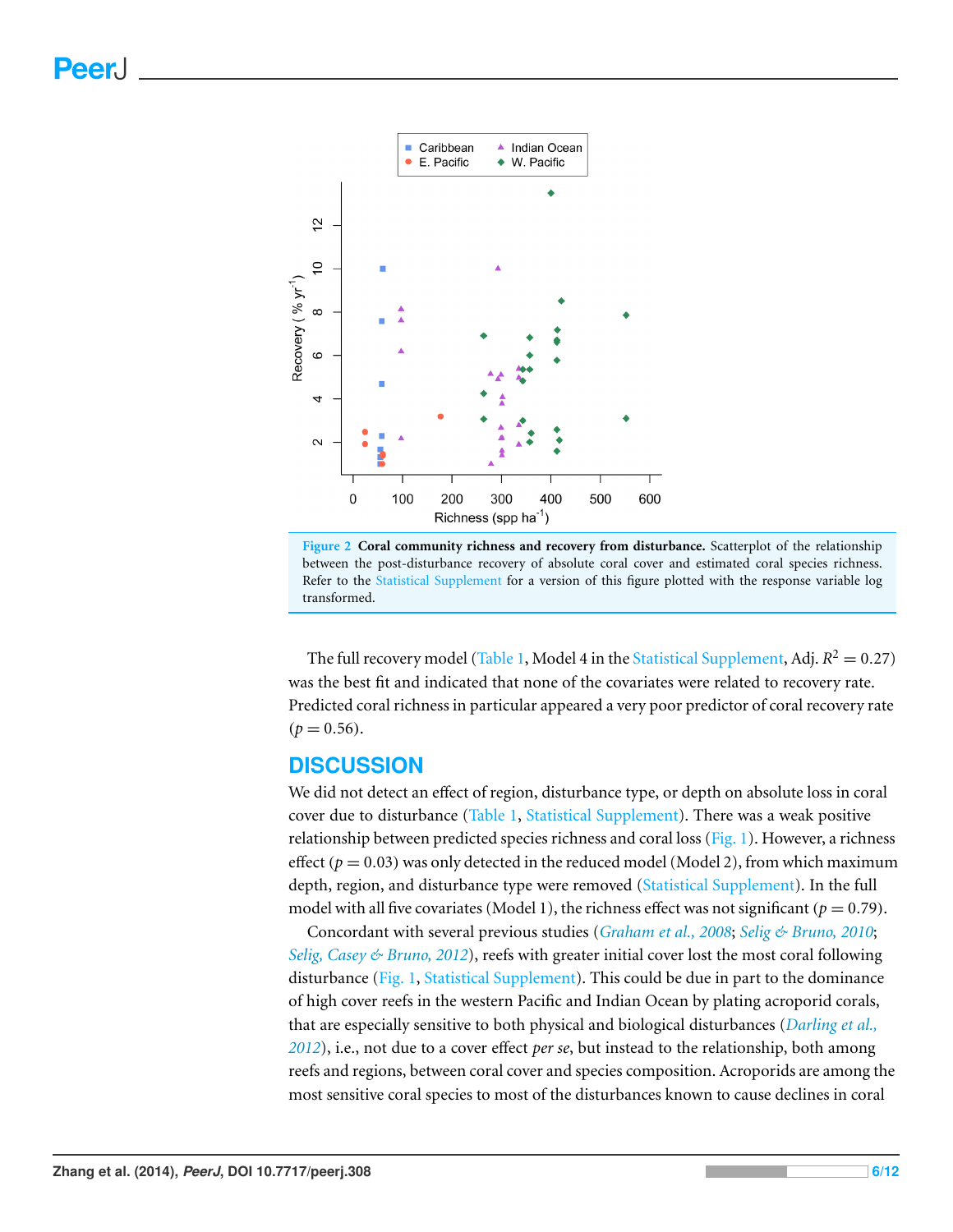<span id="page-6-0"></span>

| Table 1 Linear models performed in analyses.                                         |            |                |              |
|--------------------------------------------------------------------------------------|------------|----------------|--------------|
| Linear model description-decline                                                     |            |                |              |
| Raw data                                                                             | <b>AIC</b> | $\mathbb{R}^2$ | $p$ -value   |
| Richness + maxdepth + disturbance + region + BLCC                                    | 351.94     | 0.71           | $4.04e - 07$ |
| $Richard$ + maxdepth + BLCC                                                          | 349.46     | 0.65           | $5.56e - 09$ |
| Richness + BLCC                                                                      | 414.92     | 0.60           | $2.73e - 10$ |
| Richness + maxdepth + disturbance + region + BLCC + maxdepth:disturbance interaction | 354.75     | 0.71           | $2.85e - 06$ |
| Square root transformed                                                              |            |                |              |
| Richness + maxdepth + disturbance + region + $BLCC^b$                                | 148.77     | 0.70           | $5.62e - 07$ |
| $\bullet$ Intercept                                                                  |            |                | 0.05         |
| $\bullet$ Richness                                                                   |            |                | 0.78         |
| $\bullet$ Max depth                                                                  |            |                | 0.95         |
| · Disturbance-COTS                                                                   |            |                | 0.69         |
| • Disturbance-Storms                                                                 |            |                | 0.51         |
| · Region-E. Pacific                                                                  |            |                | 0.17         |
| · Region-Indian Ocean                                                                |            |                | 0.67         |
| · Region-W. Pacific                                                                  |            |                | 0.98         |
| $\bullet$ BLCC                                                                       |            |                | $3.72e - 8$  |
| $Richard$ -maxdepth + BLCC <sup>a,b</sup>                                            | 147.60     | 0.63           | $1.50e - 08$ |
| $\bullet$ Intercept                                                                  |            |                | 0.15         |
| $\bullet$ Richness                                                                   |            |                | 0.03         |
| $\bullet$ Max depth                                                                  |            |                | 0.61         |
| $\bullet$ BLCC                                                                       |            |                | $1.02e - 08$ |
| Richness + BLCC                                                                      | 174.83     | 0.59           | $6.82e - 10$ |
| Richness + maxdepth + disturbance + region + BLCC + maxdepth:disturbance interaction | 150.30     | 0.72           | $2.49e - 06$ |
|                                                                                      |            |                |              |
| Linear model description-recovery                                                    |            |                |              |
| Raw data                                                                             | <b>AIC</b> | $\mathbb{R}^2$ | $p$ -value   |
| $Richard$ + maxdepth + disturbance + region + PDCC                                   | 264.05     | 0.27           | 0.03         |
| Richness + maxdepth                                                                  | 264.11     | 0.12           | 0.04         |
| Richness                                                                             | 274.63     | 0.062          | 0.07         |
| Log transformed                                                                      |            |                |              |
| Richness + maxdepth + disturbance + region + $PDCCa$                                 | 104.77     | 0.38           | $0.04e-1$    |
| $\bullet$ Intercept                                                                  |            |                | $3.95e - 06$ |
| • Richness                                                                           |            |                | 0.56         |
| $\bullet$ Max depth                                                                  |            |                | $0.10\,$     |
| · Disturbance-COTS                                                                   |            |                | 0.35         |
| · Disturbance-Storms                                                                 |            |                | 0.21         |
| · Region-E. Pacific                                                                  |            |                | 0.25         |
| · Region-Indian Ocean                                                                |            |                | 0.46         |
| · Region-W. Pacific                                                                  |            |                | 0.46         |
| $\bullet$ PDCC                                                                       |            |                | 0.13         |
| Richness + maxdepth                                                                  | 109.21     | 0.15           | $0.01\,$     |
| Richness                                                                             | 115.60     | 0.11           | 0.01         |

**Notes.**

<span id="page-6-2"></span><sup>a</sup> Indicates best fit decline models which did differ significantly based upon AIC.

<span id="page-6-1"></span>b Indicates overall best fit models for coral cover decline and recovery based upon lowest AIC.

*p*-values for best fit model factors listed below model description.

BLCC, Baseline (prior to disturbance) coral cover; PDCC, Immediately post-disturbance coral cover.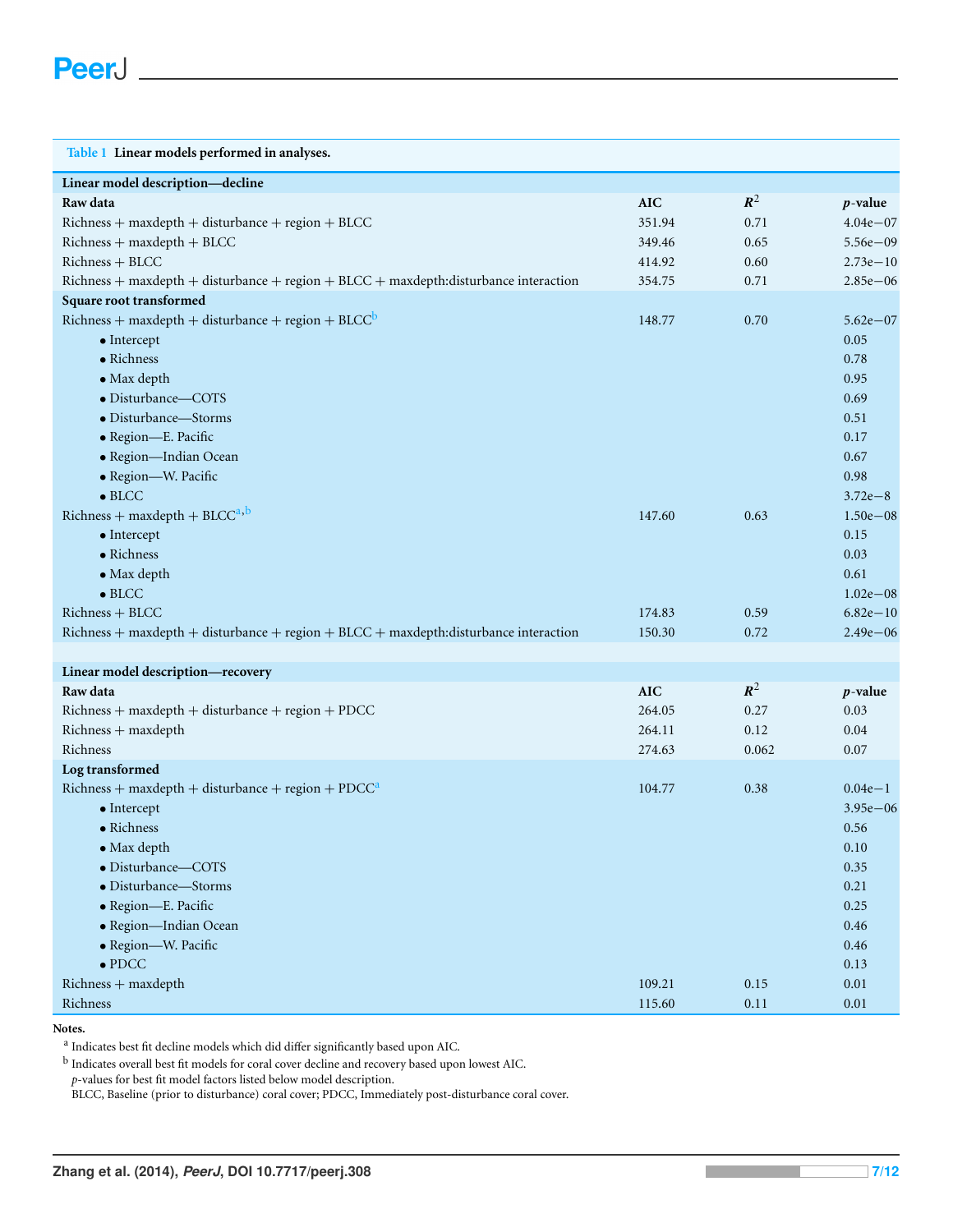cover, e.g., thermal stress, disease, predation, and physical disturbance (*[Bruno](#page-9-2) [et](#page-9-2) [al.,](#page-9-2) [2001](#page-9-2)*; *[Darling](#page-10-16) [et](#page-10-16) [al.,](#page-10-16) [2012](#page-10-16)*; *[Willis,](#page-11-14) [Page](#page-11-14) [&](#page-11-14) [Dinsdale,](#page-11-14) [2004](#page-11-14)*). Therefore, reefs dominated by plating and branching acroporids–the highest cover reefs–are likely to be especially susceptible to disturbance. Although high taxonomic richness may confer greater functional diversity and redundancy, this also implies a greater number of specialists that may not be well adapted to disturbance or stressful conditions (*[Dobzhansky,](#page-10-17) [1950](#page-10-17)*; *[Schluter,](#page-11-15) [2000](#page-11-15)*) and may partially explain our results. In fact, *Côté [&](#page-9-3) [Darling](#page-9-3)* [\(2010\)](#page-9-3) argued that managing for coral cover could counter intuitively make reefs more susceptible to disturbances including climate change.

Unlike several previous experimental studies in marine systems (*[Allison,](#page-9-4) [2004](#page-9-4)*; *[Reusch](#page-11-16) [et](#page-11-16) [al.,](#page-11-16) [2005](#page-11-16)*; *[Williams,](#page-11-17) [2001](#page-11-17)*), our mensurative study found that the rate of post-disturbance recovery was not significantly related to taxonomic richness [\(Table 1,](#page-6-0) [Fig. 2\)](#page-5-0). The large observed variance in recovery rate among sites and studies (up to 12.5% per year) appears to be due to factors not included in our model and unrelated to estimated species richness.

*[Graham,](#page-10-10) [Nash](#page-10-10) [&](#page-10-10) [Kool](#page-10-10) [\(2011\)](#page-10-10)* reported that coral recovery varied somewhat among regions, with the highest observed recovery rates in the western Pacific, the most species rich region, (*[Roberts](#page-11-9) [et](#page-11-9) [al.,](#page-11-9) [2002](#page-11-9)*). Despite that finding, in our analysis coral richness was a poor predictor of recovery rate [\(Fig. 2\)](#page-5-0); although, the low richness reefs of the eastern Pacific recovered slowly, recovery of Caribbean reefs with similar richness was greater and similar to that seen in the more diverse western Pacific and Indian ocean [\(Fig. 2\)](#page-5-0). This finding could be due in part to a publication biases towards studies that document recovery and the fact that we searched for studies documenting acute disturbances; whereas, chronic perturbations are also responsible for Caribbean coral losses. Furthermore, studies conducted in the eastern Pacific and included in our analysis were mostly conducted on reefs dominated by slow-growing, massive *Porites*. Given the current state of the Caribbean (*[Bruno](#page-9-5) [et](#page-9-5) [al.,](#page-9-5) [2009](#page-9-5)*) there is no doubt that coral cover on most Caribbean reefs has not recovered from various natural and anthropogenic disturbances over the last several decades (*[Ro](#page-11-18)ff [&](#page-11-18) [Mumby,](#page-11-18) [2012](#page-11-18)*). Hence, our results suggest that low-diversity Caribbean reefs have the potential to recover (in terms of coral cover) quite rapidly (e.g., *[Idjadi](#page-10-18) [et](#page-10-18) [al.,](#page-10-18) [2006](#page-10-18)*), but for a variety of reasons and factors outside the scope of our study, they rarely do (*[Ro](#page-11-18)ff [&](#page-11-18) [Mumby,](#page-11-18) [2012](#page-11-18)*).

The majority of reefs in our study were monitored for less than eight years and few were monitored long enough to recover fully  $(Fig, S3)$  $(Fig, S3)$ , given observed rates of recovery. Of the 23 reefs for which we had both initial post-disturbance and peak-year coral cover, only five (all monitored for at least 11 years after disturbance) recovered to pre-disturbance levels of cover. If recovery (coral cover increase) is indeed non-linear over time, we could have seen different results, e.g., a significant richness effect if the component studies were conducted longer. To a degree, our results could also be an artifact of the loss of Acroporid corals from Caribbean reefs in the 1980s, due primarily to disease but in some locations to storms and predation (*[Aronson](#page-9-6) [&](#page-9-6) [Precht,](#page-9-6) [2006](#page-9-6)*). Our earliest Caribbean recovery study began in 1987 (*[Edmunds,](#page-10-12) [2002](#page-10-12)*), after Acroporid populations had crashed regionally (*[Aronson](#page-9-6) [&](#page-9-6) [Precht,](#page-9-6) [2006](#page-9-6)*). Had *Acropora cervicornis* and *A. palmata* been present on Caribbean reefs when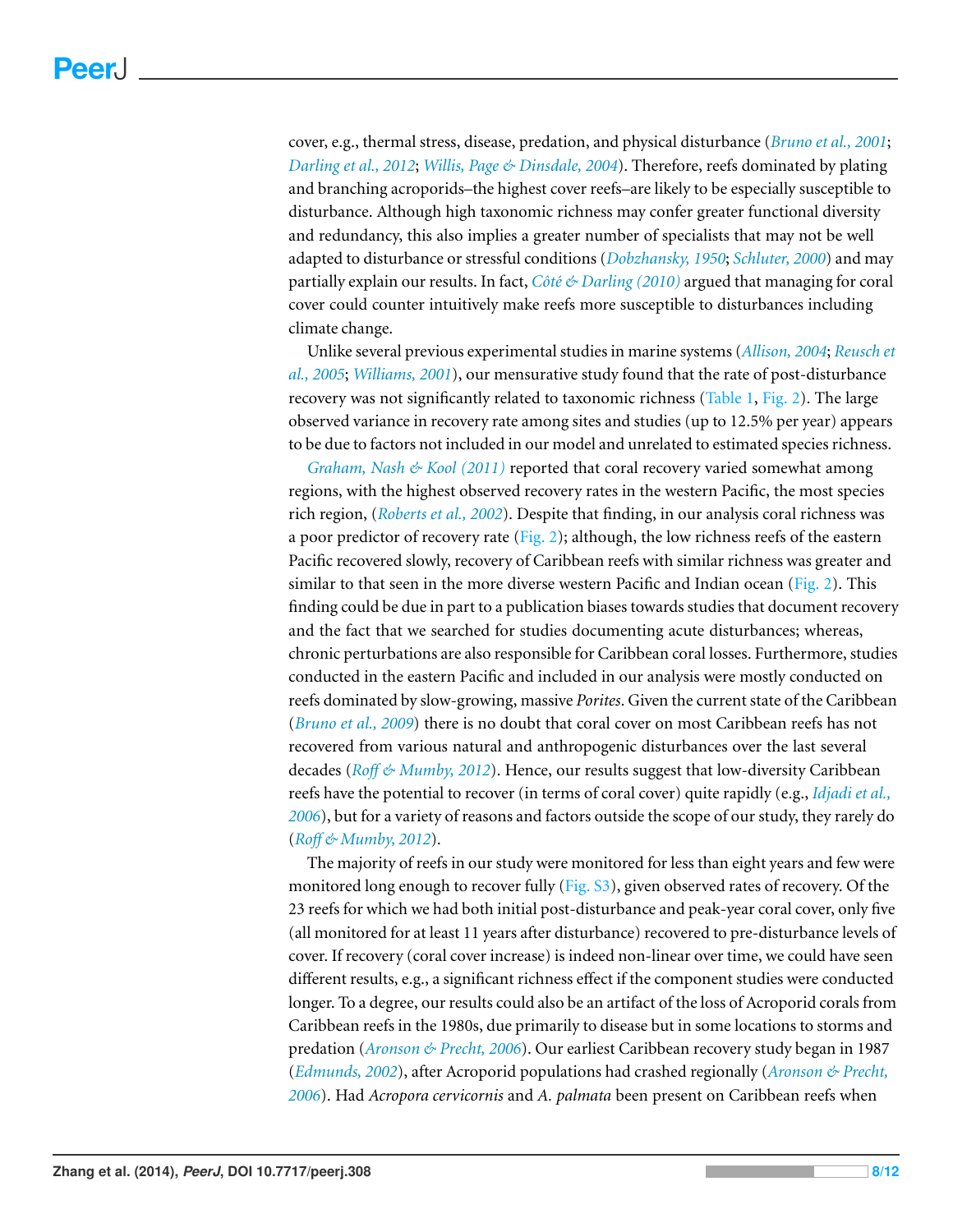the datasets used in our analyses were collected, we might have seen more rapid recovery on low diversity reefs because these corals were amongst the fastest growing corals in the Caribbean region. However, we may also have seen even less resistance to disturbance due to their high coral cover and vulnerability to various stressors.

It is possible that systematic variation in disturbance intensity could obscure a richness effect on coral community resistance. For example, disturbance intensity may have co-varied with coral richness or peak coral cover. Although quantification of the intensity of disturbance is beyond the scope of this study, it would, at least in theory, be possible. Our study also addresses a very large scale richness gradient but ignores smaller scale variation, e.g., among reefs or zones (*[Huston,](#page-10-19) [1985](#page-10-19)*). Furthermore, we used predicted richness values from known biogeographic ranges (*[Veron,](#page-11-7) [2000](#page-11-7)*; *[Veron](#page-11-8) [et](#page-11-8) [al.,](#page-11-8) [2011](#page-11-8)*), which should reflect patterns of richness at this scale, but can make richness and region hard to tease apart and cannot account for local site-level differences due to factors such as reef zone, disturbance history, or micro-climates. Diversity of fish assemblages may also be critical for coral recovery dynamics (*[Bellwood](#page-9-7) [et](#page-9-7) [al.,](#page-9-7) [2004](#page-9-7)*), which was not considered in this study. Future analyses with empirical diversity data of corals and fish, controlling for disturbance intensity and other drivers of coral loss and recovery, could improve our understanding of the influence of diversity on community stability in coral reef ecosystems.

# <span id="page-8-0"></span>**ADDITIONAL INFORMATION AND DECLARATIONS**

#### **Funding**

This research was supported by the National Science Foundation, the University of North Carolina at Chapel Hill, and the Queensland Smart Futures Fund. The funders had no role in study design, data collection and analysis, decision to publish, or preparation of the manuscript.

## **Grant Disclosures**

The following grant information was disclosed by the authors: National Science Foundation: NSF #1018291, #1017458. The University of North Carolina at Chapel Hill. The Queensland Smart Futures Fund.

#### **Competing Interests**

John F. Bruno is an Academic Editor for PeerJ. Elizabeth Selig is an employee of The Betty and Gordon Moore Center for Ecosystem Science and Economics.

# **Author Contributions**

• Stacy Y. Zhang conceived and designed the experiments, performed the experiments, analyzed the data, contributed reagents/materials/analysis tools, wrote the paper, prepared figures and/or tables, reviewed drafts of the paper.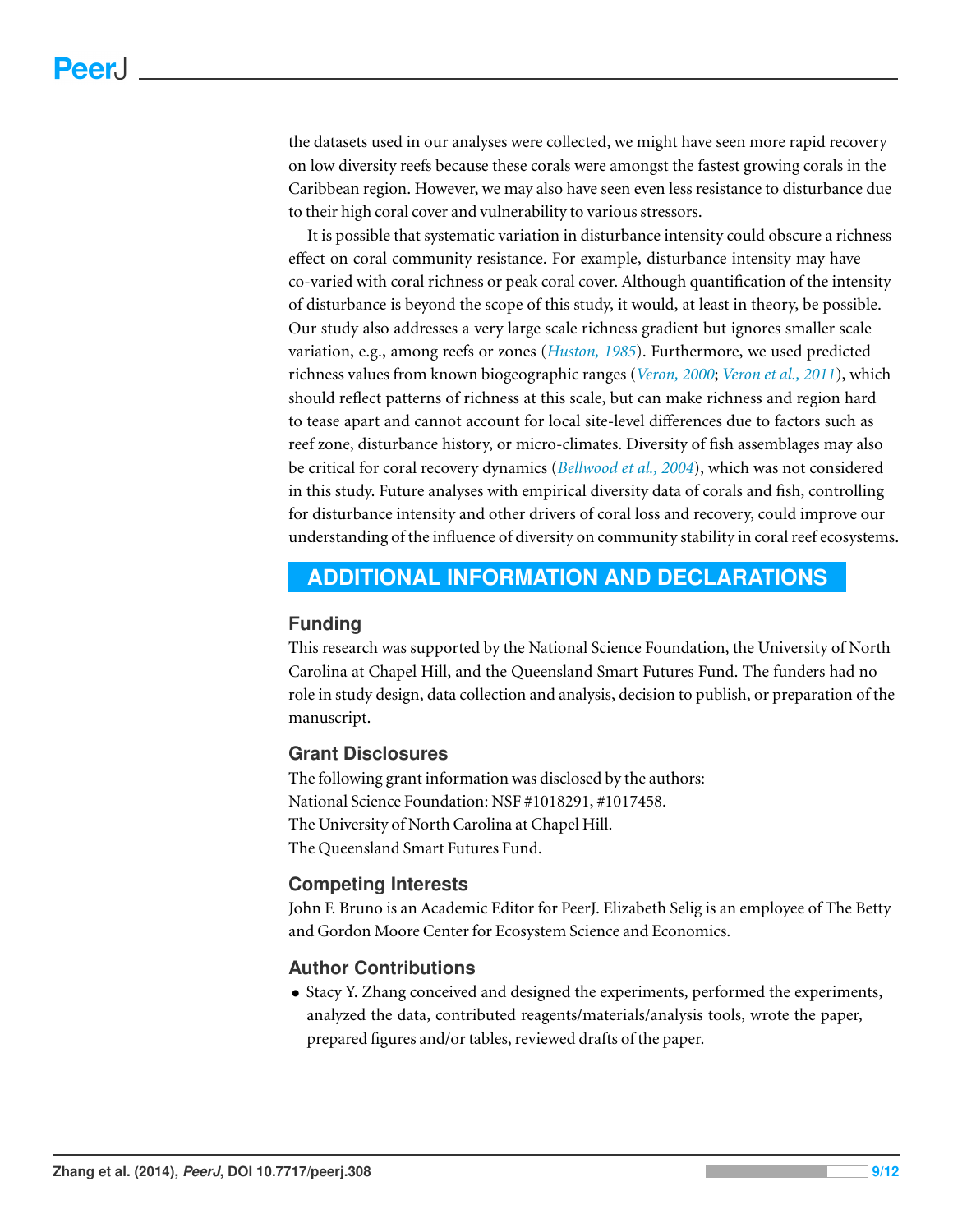- Kelly E. Speare, Kimberly A. McKeever, Megan Gyoerkoe, Aaron P. Ramus, Zach Mohorn, Kelsey L. Akins and Sarah M. Hambridge conceived and designed the experiments, performed the experiments, wrote the paper, reviewed drafts of the paper.
- Zachary T. Long analyzed the data, contributed reagents/materials/analysis tools, wrote the paper, reviewed drafts of the paper.
- Nicholas A.J. Graham and Kirsty L. Nash performed the experiments, contributed reagents/materials/analysis tools, wrote the paper, reviewed drafts of the paper.
- Elizabeth R. Selig contributed reagents/materials/analysis tools, wrote the paper, reviewed drafts of the paper.
- John F. Bruno conceived and designed the experiments, performed the experiments, analyzed the data, wrote the paper, reviewed drafts of the paper.

## **Data Deposition**

The following information was supplied regarding the deposition of related data: FigShare: Bruno, John (2014): Coral richness, resistance, and recovery data. figshare.

[http://dx.doi.org/10.6084/m9.figshare.941062.](http://dx.doi.org/10.6084/m9.figshare.941062)

#### **Supplemental Information**

Supplemental information for this article can be found online at [http://dx.doi.org/](http://dx.doi.org/10.7717/peerj.308) [10.7717/peerj.308.](http://dx.doi.org/10.7717/peerj.308)

# **REFERENCES**

- <span id="page-9-4"></span>**Allison G. 2004.** The influence of species diversity and stress intensity on community resistance and resilience. *Ecological Monographs* **74**:117–134 DOI [10.1890/02-0681.](http://dx.doi.org/10.1890/02-0681)
- <span id="page-9-6"></span>**Aronson RB, Precht WF. 2006.** Conservation, precaution, and Caribbean reefs. *Coral Reefs* **25**:441–450 DOI [10.1007/s00338-006-0122-9.](http://dx.doi.org/10.1007/s00338-006-0122-9)
- <span id="page-9-7"></span>**Bellwood DR, Hughes TP, Folke C, Nystrom M. 2004. ¨** Confronting the coral reef crisis. *Nature* **429**:827–833 DOI [10.1038/nature02691.](http://dx.doi.org/10.1038/nature02691)
- <span id="page-9-1"></span>**Boyer KE, Kertesz JS, Bruno JF. 2009.** Environmental context influences the effects of species richness on productivity but not stability of marine macroalgal communities. *Oikos* **118**:1062–1072 DOI [10.1111/j.1600-0706.2009.17252.x.](http://dx.doi.org/10.1111/j.1600-0706.2009.17252.x)
- <span id="page-9-2"></span>Bruno JF, Siddon CE, Witman JD, Colin PL, Toscano MA. 2001. El Niño related coral bleaching in Palau, Western Caroline Islands. *Coral Reefs* **20**:127–136 DOI [10.1007/s003380100151.](http://dx.doi.org/10.1007/s003380100151)
- <span id="page-9-5"></span>**Bruno JF, Sweatman H, Precht WF, Selig ER, Schutte VGW. 2009.** Assessing evidence of phase shifts from coral to macroalgal dominance on coral reefs. *Ecology* **90**:1478–1484 DOI [10.1890/08-1781.1.](http://dx.doi.org/10.1890/08-1781.1)
- <span id="page-9-0"></span>**Cardinale BJ, Duffy JE, Gonzalez A, Hooper DU, Perrings C, Venail P, Narwani A, Mace GM, Tilman D, Wardle DA, Kinzig AP, Daily GC, Loreau M, Grace JB, Larigauderie A, Srivastava DS, Naeem S. 2012.** Biodiversity loss and its impact on humanity. *Nature* **486**:59–67 DOI [10.1038/nature11148.](http://dx.doi.org/10.1038/nature11148)
- <span id="page-9-3"></span>**Côté IM, Darling ES. 2010.** Rethinking ecosystem resilience in the face of climate change. *PLoS Biology* **8**:e1000438 DOI [10.1371/journal.pbio.1000438.](http://dx.doi.org/10.1371/journal.pbio.1000438)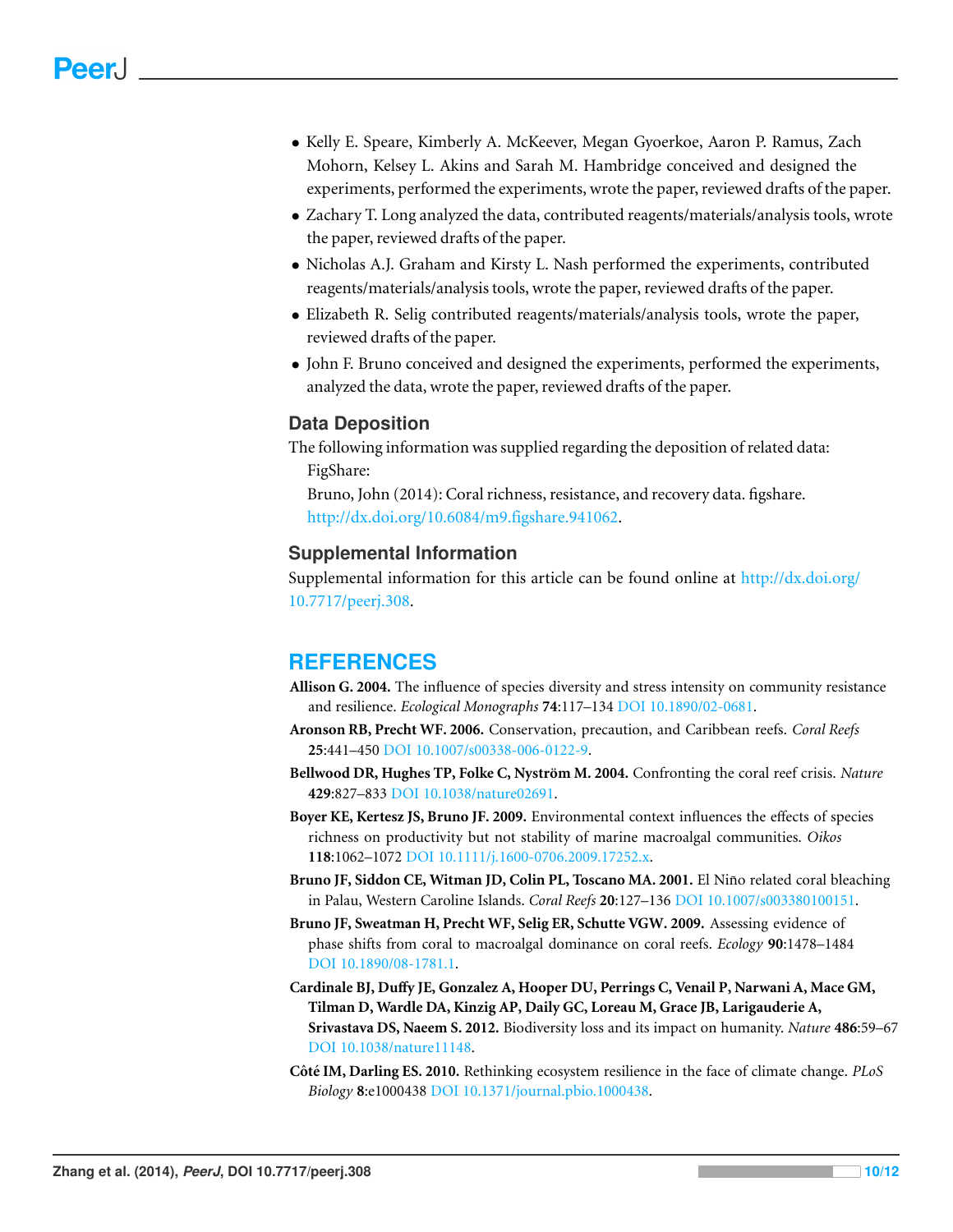- <span id="page-10-16"></span>**Darling ES, Alvarez-Filip L, Oliver TA, McClanahan TR, Côté IM. 2012.** Evaluating life-history strategies of reef corals from species traits. *Ecology Letters* **15**:1378–1386 DOI [10.1111/j.1461-0248.2012.01861.x.](http://dx.doi.org/10.1111/j.1461-0248.2012.01861.x)
- <span id="page-10-17"></span>**Dobzhansky T. 1950.** Evolution in the tropics. *American Scientist* **38**:209–221.
- <span id="page-10-8"></span>**Duffy JE, Macdonald KS, Rhode JM, Parker JD. 2001.** Grazer diversity, functional redundancy, and productivity in seagrass beds: an experimental test. *Ecology* **82**:2417–2434 DOI [10.1890/0012-9658\(2001\)082\[2417:GDFRAP\]2.0.CO;2.](http://dx.doi.org/10.1890/0012-9658(2001)082[2417:GDFRAP]2.0.CO;2)
- <span id="page-10-12"></span>**Edmunds PJ. 2002.** Long-term dynamics of coral reefs in St. John, US Virgin Islands. *Coral Reefs* **21**:357–367.
- <span id="page-10-10"></span>**Graham NAJ, Nash KL, Kool JT. 2011.** Coral reef recovery dynamics in a changing world. *Coral Reefs* **30**:283–294 DOI [10.1007/s00338-010-0717-z.](http://dx.doi.org/10.1007/s00338-010-0717-z)
- <span id="page-10-15"></span>**Graham NAJ, McClanahan TR, MacNeil MA, Wilson SK, Polunin NVC, Jennings S, Chabanet P, Clark S, Spalding MD, Letourneur Y, Bigot L, Galzin R, Ohman MC, Garpe KC, Edwards AJ, ¨ Sheppard CRC. 2008.** Climate warming, marine protected areas and the ocean-scale integrity of coral reef ecosystems. *PLoS ONE* **3**:e3039 DOI [10.1371/journal.pone.0003039.](http://dx.doi.org/10.1371/journal.pone.0003039)
- <span id="page-10-9"></span>**Grandpre DL, Bergeron Y. 1997.** *Diversity and stability of understorey communities following disturbance in the southern boreal forest*. Oxford, Royaume-Uni: Blackwell.
- <span id="page-10-3"></span>**Grimm V, Wissel C. 1997.** Babel, or the ecological stability discussions: an inventory and analysis of terminology and a guide for avoiding confusion. *Oecologia* **109**:323–334 DOI [10.1007/s004420050090.](http://dx.doi.org/10.1007/s004420050090)
- <span id="page-10-13"></span>**Halford A, Cheal AJ, Ryan D, Williams DMcB. 2004.** Resilience to large-scale disturbance in coral and fish assemblages on the Great Barrier Reef. *Ecology* **85**:1892–1905 DOI [10.1890/03-4017.](http://dx.doi.org/10.1890/03-4017)
- <span id="page-10-2"></span>**Hughes AR, Stachowicz JJ. 2004.** Genetic diversity enhances the resistance of a seagrass ecosystem to disturbance. *Proceedings of the National Academy of Sciences of the United States of America* **101**:8998–9002 DOI [10.1073/pnas.0402642101.](http://dx.doi.org/10.1073/pnas.0402642101)
- <span id="page-10-19"></span>**Huston MA. 1985.** Patterns of species diversity on coral reefs. *Annual Review of Ecology and Systematics* **16**:149–177 DOI [10.1146/annurev.es.16.110185.001053.](http://dx.doi.org/10.1146/annurev.es.16.110185.001053)
- <span id="page-10-18"></span>**Idjadi JA, Lee SC, Bruno JF, Precht WF, Allen-Requa L, Edmunds PJ. 2006.** Rapid phase-shift reversal on a Jamaican coral reef. *Coral Reefs* **25**:209–211 DOI [10.1007/s00338-006-0088-7.](http://dx.doi.org/10.1007/s00338-006-0088-7)
- <span id="page-10-5"></span>**Ives AR, Cardinale BJ, Snyder WE. 2005.** A synthesis of subdisciplines: predator–prey interactions, and biodiversity and ecosystem functioning. *Ecology Letters* **8**:102–116 DOI [10.1111/j.1461-0248.2004.00698.x.](http://dx.doi.org/10.1111/j.1461-0248.2004.00698.x)
- <span id="page-10-4"></span>**Ives AR, Carpenter SR. 2007.** Stability and diversity of ecosystems. *Science* **317**:58–62 DOI [10.1126/science.1133258.](http://dx.doi.org/10.1126/science.1133258)
- <span id="page-10-14"></span>**Karlson RH, Cornell HV, Hughes TP. 2004.** Coral communities are regionally enriched along an oceanic biodiversity gradient. *Nature* **429**:867–870 DOI [10.1038/nature02685.](http://dx.doi.org/10.1038/nature02685)

<span id="page-10-0"></span>**May RM. 1973.** *Stability and complexity in model ecosystems*. Princeton: Princeton University Press.

- <span id="page-10-1"></span>**McCann KS. 2000.** The diversity–stability debate. *Nature* **405**:228–233 DOI [10.1038/35012234.](http://dx.doi.org/10.1038/35012234)
- <span id="page-10-6"></span>**McNaughton SJ. 1977.** Diversity and stability of ecological communities: a comment on the role of empiricism in ecology. *The American Naturalist* **111**:515–525 DOI [10.1086/283181.](http://dx.doi.org/10.1086/283181)
- <span id="page-10-11"></span>**Miller I, Müller R. 1999.** Validity and reproducibility of benthic cover estimates made during broadscale surveys of coral reefs by manta tow. *Coral Reefs* **18**:353–356 DOI [10.1007/s003380050212.](http://dx.doi.org/10.1007/s003380050212)
- <span id="page-10-7"></span>**Naeem S. 1998.** Species redundancy and ecosystem reliability. *Conservation Biology* **12**:39–45 DOI [10.1046/j.1523-1739.1998.96379.x.](http://dx.doi.org/10.1046/j.1523-1739.1998.96379.x)